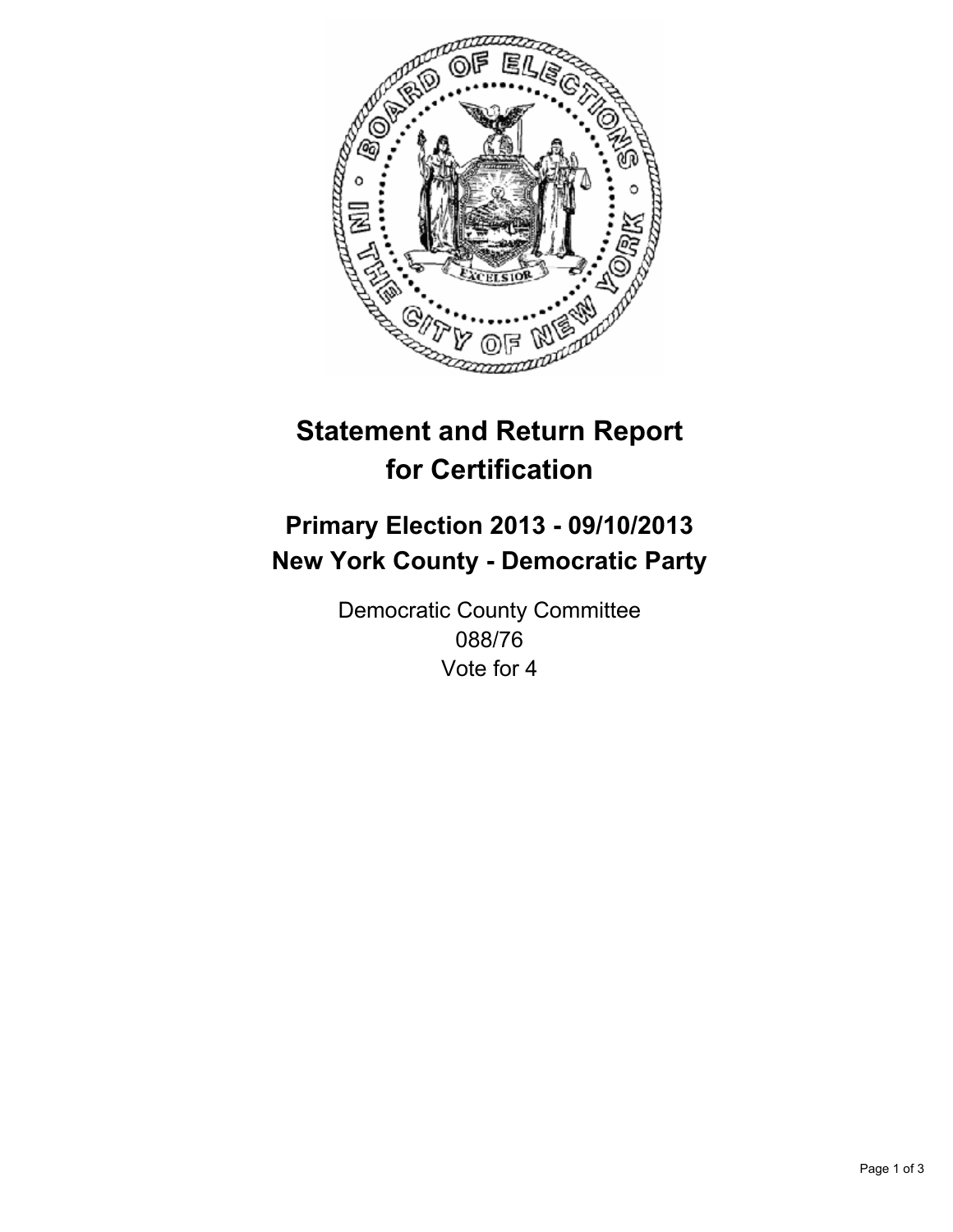

### **Assembly District 76**

| <b>EMERGENCY</b>         | 0   |
|--------------------------|-----|
| ABSENTEE/MILITARY        | 3   |
| <b>FEDERAL</b>           | 0   |
| SPECIAL PRESIDENTIAL     | 0   |
| <b>AFFIDAVIT</b>         |     |
| ANDREA G. KAHN           | 48  |
| JONATHAN M. HORN         | 42  |
| SANDRA M. MATEO          | 53  |
| SHARABI D. LEYLA         | 37  |
| <b>DEBORAH L. GIVENS</b> | 55  |
| <b>Total Votes</b>       | 235 |